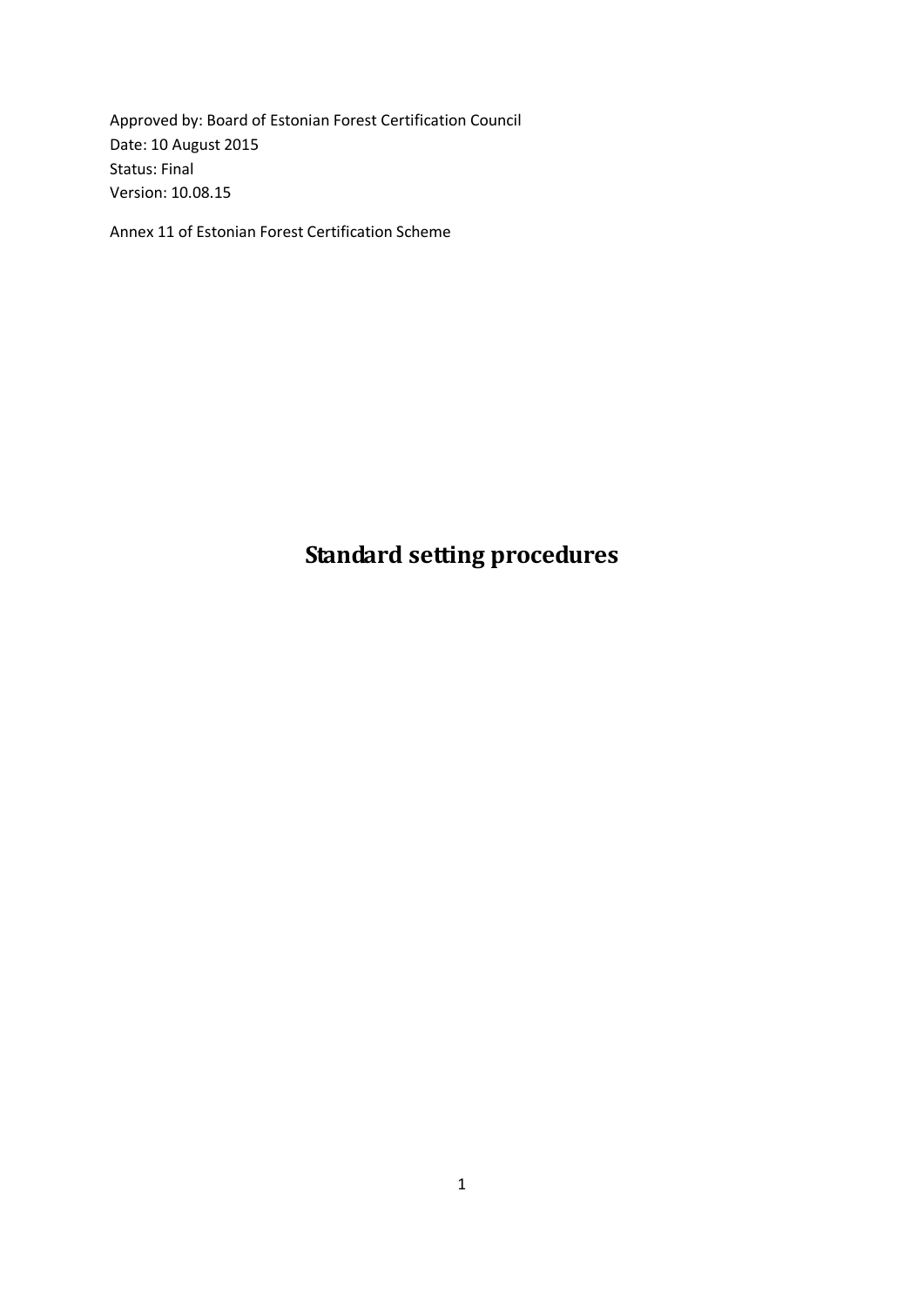## **Standard setting procedures**

# **1. Objective**

- 1.1. The document provides rules for the process of development of Estonian Forest Certification Scheme (hereinafter referred to as "standard").
- 1.2. The document shall be applied for development of all parts of certification scheme (i.e. forest management standard, chain-of-custody of forest based products etc.).

# **2. Documentary basis**

2.1. The standard-setting process has to be in accordance with requirements of the current document as well as with all requirements stipulated in the PEFC International Standard "Standard Setting – Requirements" PEFC ST 1001:2010.

## **3. Initiation of the standard setting process**

- 3.1. The process of development of certification criteria shall be initiated by Estonian forest owners' organisations or Estonian forestry sector organisations having the support of the major forest owners' organisations in Estonia.
- 3.2. All relevant interested parties will be invited to participate in this process. Their views will be documented and considered in an open and transparent way.
- 3.3. The standard-setting process shall be announced publicly on the web-page of the Estonian Forest Certification Scheme as well as on the forest and environment-related mailing lists, such as [loodusaeg@lists.ut.ee.](mailto:loodusaeg@lists.ut.ee)
- 3.4. The announcement shall include:

- information about the objectives, scope and the steps of the standard-setting process and its timetable;

- an invitation to stakeholders to nominate their representative(s) to the working groups/committees;

- an invitation to comment on the scope and the standard-setting process using the contacts provided in the announcement;

- reference to publicly available standard-setting procedures
- 3.5. Special care shall be taken to ensure that the announcement reaches key stakeholders as well as less-favored and disadvantaged stakeholder groups and efforts shall be made to encourage and proactively seek their input to the process.

# **4. Co-ordination of the standard setting process**

4.1. A legal body established for promotion of implementation of principles of sustainable forestry in Estonian forests by developing the forest certification model suitable for Estonian conditions shall be responsible for co-ordination of standard setting process. *Note:* A legal body mentioned above is currently Estonian Forest Certification Council (*hereinafter the abbreviation in Estonian EMSN is used), established o*n the 29th of October 2001.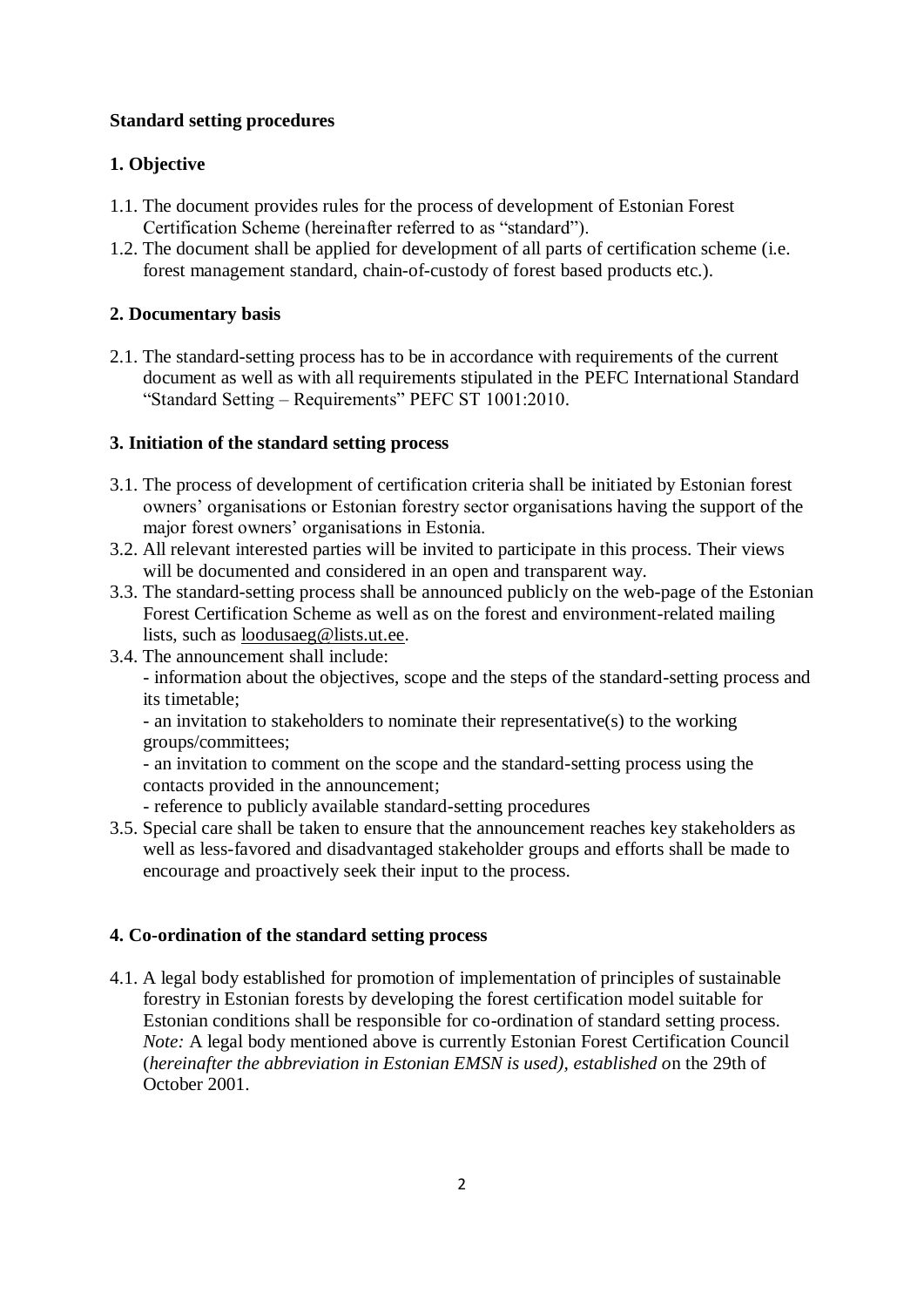## **5. Overall methods for standard setting**

- 5.1. It is recommended to form two working groups for standard setting: one for elaboration of forest management standard, the other for other parts of the certification scheme. If needed other working groups can be formed.
- 5.2. The working groups will be established by the EMSN based on comments received from the public invitation to participate. The working groups are not permanent as they are formed on *ad-hoc* basis to carry out specific revision tasks.

## **6. Principles for work of working groups**

- 6.1. The EMSN arranges first meeting of working groups.
- 6.2. All interested parties shall be invited to participate in the process.
- 6.3. Special care shall be taken to ensure that the invitation reaches key stakeholders as well as less-favored and disadvantaged stakeholder groups and efforts shall be made to encourage and proactively seek their input to the process.
- 6.4. The invited parties should represent the different aspects of sustainable forest management and include, e.g. forest owners, forest industry, environmental and social non-governmental organisations, trade unions, retailers and other relevant organisations at national or sub-national level.

6.5. Participation in the working groups shall be organised according to its respective consensus.

6.6. The interested parties' participation and views will be documented and considered in an open and transparent way. Each party participating in the working group has equal opportunity to influence on the final result of the work.

6.7. Decisions in working groups have to be made on basis of consensus. To establish, whether there is opposition, working group uses:

- show of hands in face-to-face meetings;

- verbal yes/no voting method in telephone conferences;
- request for written response for agreement or objection in e-mail meetings.

6.8. Combined methods of decision-making shall not be used by working groups.

## **7. Requirements for the work of working group**

- 7.1. Each working group has to elect a chairman who co-ordinates the work of the working group. The chairman shall have a solid understanding on the Estonian forestry and forest certification as well as a capacity for organizing and chairing the working group meetings.
- 7.2. Meeting of the working group shall be convoked by the chairman of the working group on his/her own initiative or upon demand of more than a half of members of the working group.
- 7.3. All members of the working group and board of EMSN have to be informed about time, place and agenda of the meeting in a reasonable time before meeting.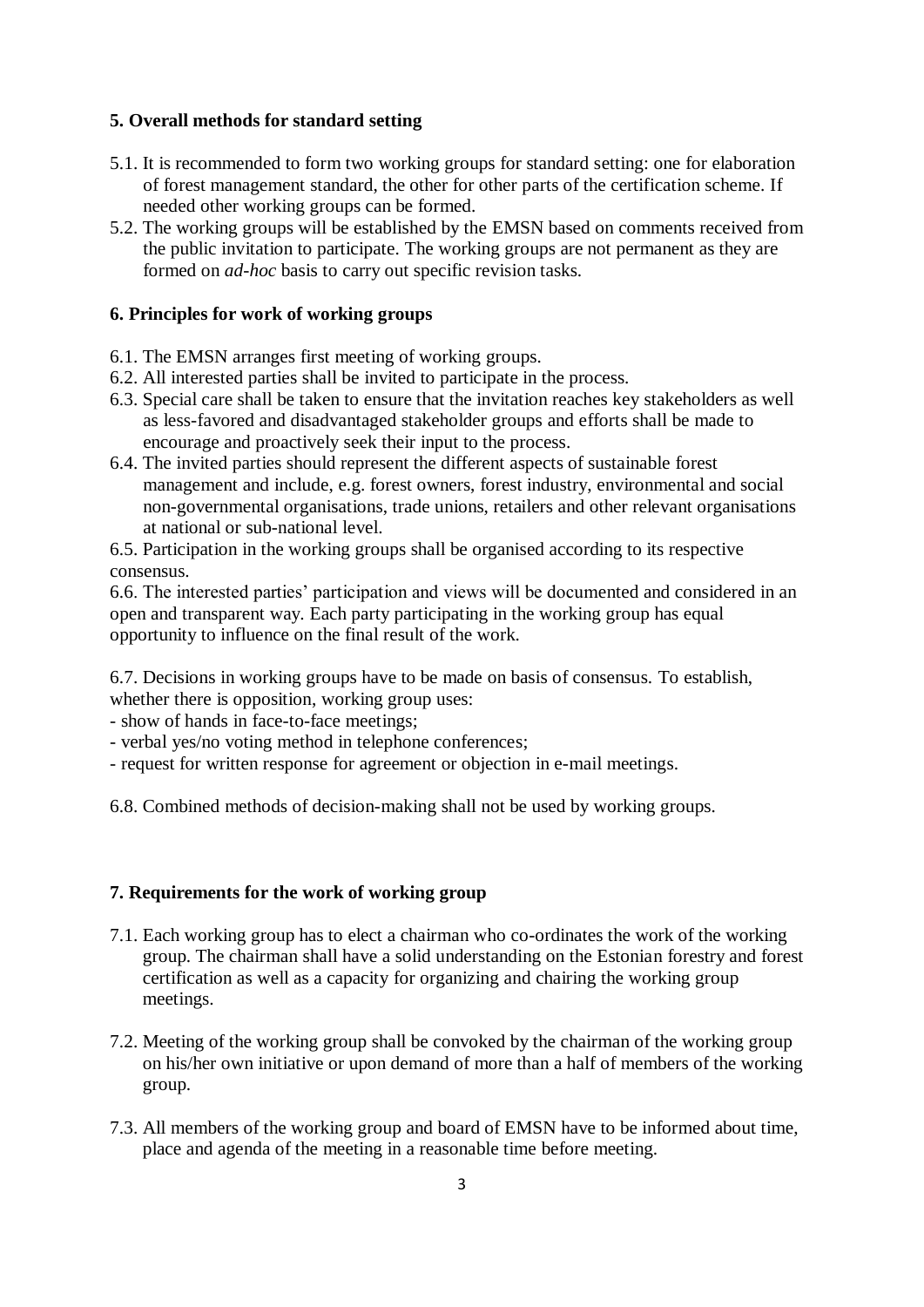- 7.4. All meetings have to be documented and minutes of the meetings shall be sent to the EMSN who shall make them available for all interested bodies.
- 7.5. Working groups shall elaborate the projects of the parts of standard or projects of amendments to the standard through open and transparent discussions. Working drafts of the standard are to be made available within reasonable time to the working group members on the EMSN webpage.
- 7.6. Working group has to present to the board of EMSN projects of the parts of the standard after having found consensus on the content of the documents. This also means that the working group follows working methods that support the emergence of mutual understanding between the members of the working group. Matters and different points of view are discussed until a consensus is reached. If consensus is not reached, the issue is handled by the Panel as regulated in chapter 8.
- 7.7. Working group is not entitled to approve the standard. All documents of Estonian forest certification scheme have to be approved by the board of EMSN.
- 7.8. The board of EMSN is not obliged to form working group for amendments of the scheme, if making of amendment is needed for achieving compatibility with requirements of PEFC.
- 7.9. Before Standard is approved by the board of the EMSN, the EMSN shall ensure the public consultation process lasting at least 60 days. The EMSN shall make an announcement of the public consultation of the standard on its webpage and through the mailing list [loodusaeg@lists.ut.ee.](mailto:loodusaeg@lists.ut.ee) The announcement shall specify:
	- the start and the end of the consultation;
	- the location of the draft standard and its availability for interested parties;
	- how the comments and feedback are to be submitted to the EMSN.
- 7.10. Special care shall be taken to ensure that the announcement reaches key stakeholders as well as less-favored and disadvantaged stakeholder groups and efforts shall be made to encourage and proactively seek their input to the standard.
- 7.11. WG shall summarize the information about public consultation process, including received comments on the Standard and the results of their consideration and make the summary available on the webpage of EMSN.
- 7.12. Approved standards / normative documents will be published not later than 4 weeks after approval on the homepage of EMSN.
- 7.13. EMSN shall organize pilot testing of the new or revised standards and the results shall be considered by the working group. EMSN may decide not to carry out pilot testing in case of revision of a standard where experience from its usage can substitute for pilot testing.
- 7.14. When changes to the endorsed scheme have been made as result of the periodic review process or any initiative prior to the periodic review, the transition period for the